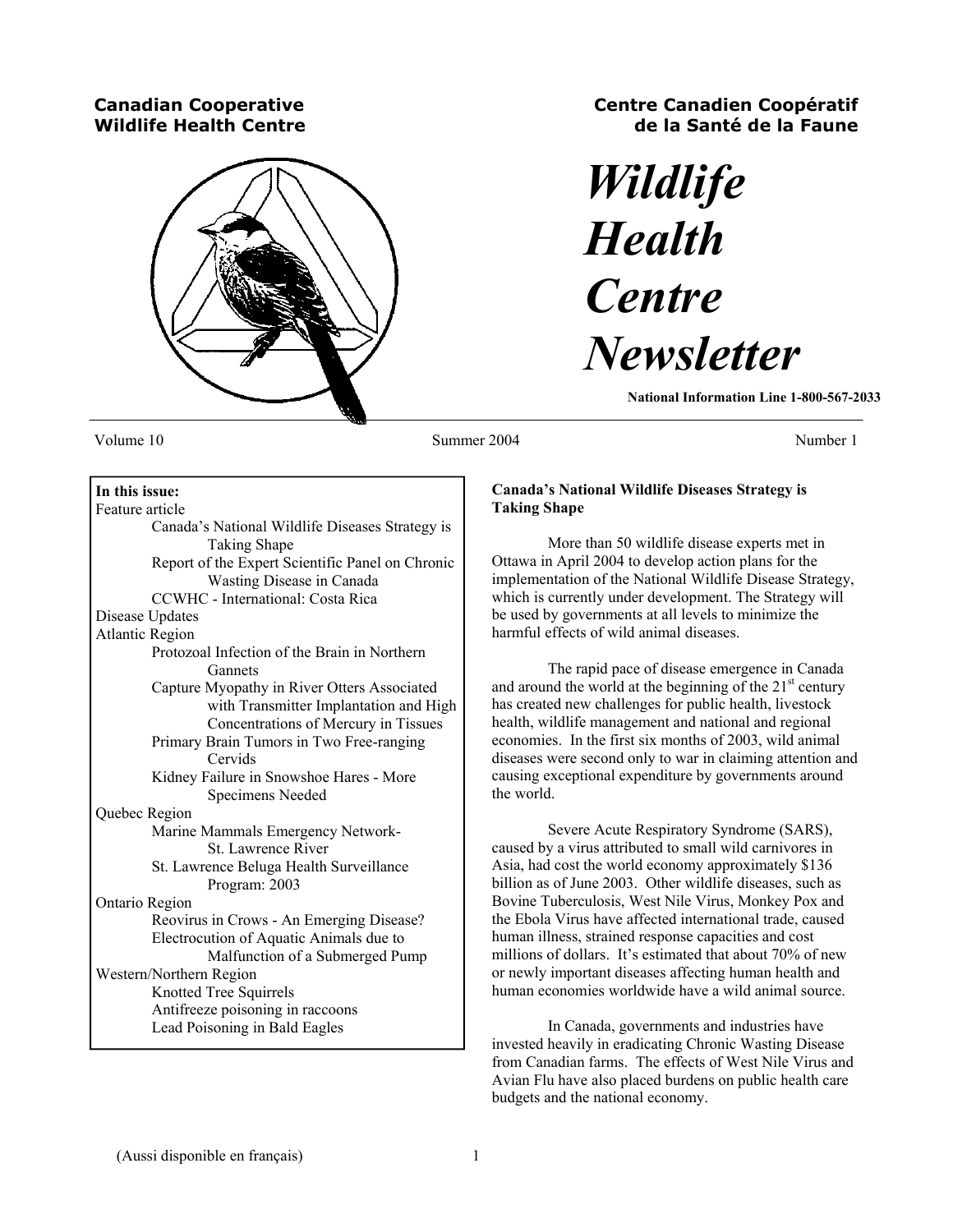The National Wildlife Disease Strategy is a collaborative initiative to develop a coordinated and integrated approach to wildlife disease management in Canada. Federal, provincial and territorial departments and agencies are working with non-government organizations, universities, and industry to finalize and implement this national plan.

 "The Strategy will provide a firm foundation for researchers, wildlife managers, and animal health practitioners to develop effective wildlife disease management strategies, particularly by promoting scientific research and collaboration and communication among participating agencies," said Damien Joly, a research associate with the University of Wisconsin's Department of Wildlife Ecology, who attended the Ottawa workshop.

 The Strategy includes six goals: the prevention of emergence of new wildlife diseases; the early detection of new wildlife diseases; rapid response to new wildlife diseases; effective disease management; education and training; and communication. Officials in the public health, agriculture and trade, and wildlife resource management sectors developed draft action plans for each of the goals at the workshop.

 Wildlife scientists rubbed shoulders with veterinarians, academics, representatives of NGOs and governments, and communications experts at the threeday session in Ottawa. "I found it to be quite a unique gathering of professionals from diverse backgrounds and areas of interest," said Dr. Todd Shury, a wildlife health specialist with Parks Canada. "I think the resulting document will provide a useful template for the next scary wildlife disease that will ultimately confront the Canadian public over the coming years. I hope we can build on the strong personal linkages developed at the workshop to manage wildlife disease more effectively," he said.

 The strategy is overdue, according to Dr. Vince Crichton, a senior scientist with the Manitoba government. "Being a practicing wildlife biologist who has preached the importance of diseases for many years, it is most gratifying to see that the issue is now getting the attention that it deserves," he said.

 Workshop participants identified a number of priorities for immediate action, including determining lead responsibility and clear authority for the strategy, ensuring that it is adequately funded, and putting effective surveillance and response mechanisms into place.

 "SARS, West Nile virus, BSE and chronic wasting disease have made it evident that effective disease surveillance and management must consider man, domestic animals and wildlife," said Gordon J. Glover, a veterinarian from Assiniboine Park Zoo in Winnipeg. "Our ability in Canada to monitor wildlife health status and respond appropriately to changes in health have not kept pace with the increased risk of disease introduction," he said.

 Participants agreed that the role and capacity of the Canadian Cooperative Wildlife Health Centre (CCWHC) should be expanded, and that it should act as the central hub for implementation the national strategy. The CCWHC already provides a national inter-agency program of wildlife disease surveillance and technical data to inform policy and program decisions related to wildlife conservation and management, public health and agriculture. It is located at Canada's four veterinary colleges and funded by federal, provincial and territorial agencies and others.

 The National Wildlife Disease Strategy and the six action plans have been endorsed by the Canadian Wildlife Directors Committee. They will be reviewed by federal, provincial and territorial Deputy Ministers of wildlife, forests, and fisheries and aquaculture in June and by Ministers later this year.

 As workshop participants headed home, they felt positive about the outcomes of the workshop, and the path ahead. "The atmosphere was generally supportive and cooperative and, dare I say, there was a bit of excitement and optimism," said Helen Schwantje, a wildlife veterinarian with the Government of British Columbia. "It was time well spent."

Trevor Swerdfager, Director General, Canadian Wildlife Service, Environment Canada

*The National Wildlife Disease Strategy and the six action plans are available for review and public comment on the Canadian Wildlife Service's website at: http://www.cws-scf.ec.gc.ca/cnwds/index\_e.cfm*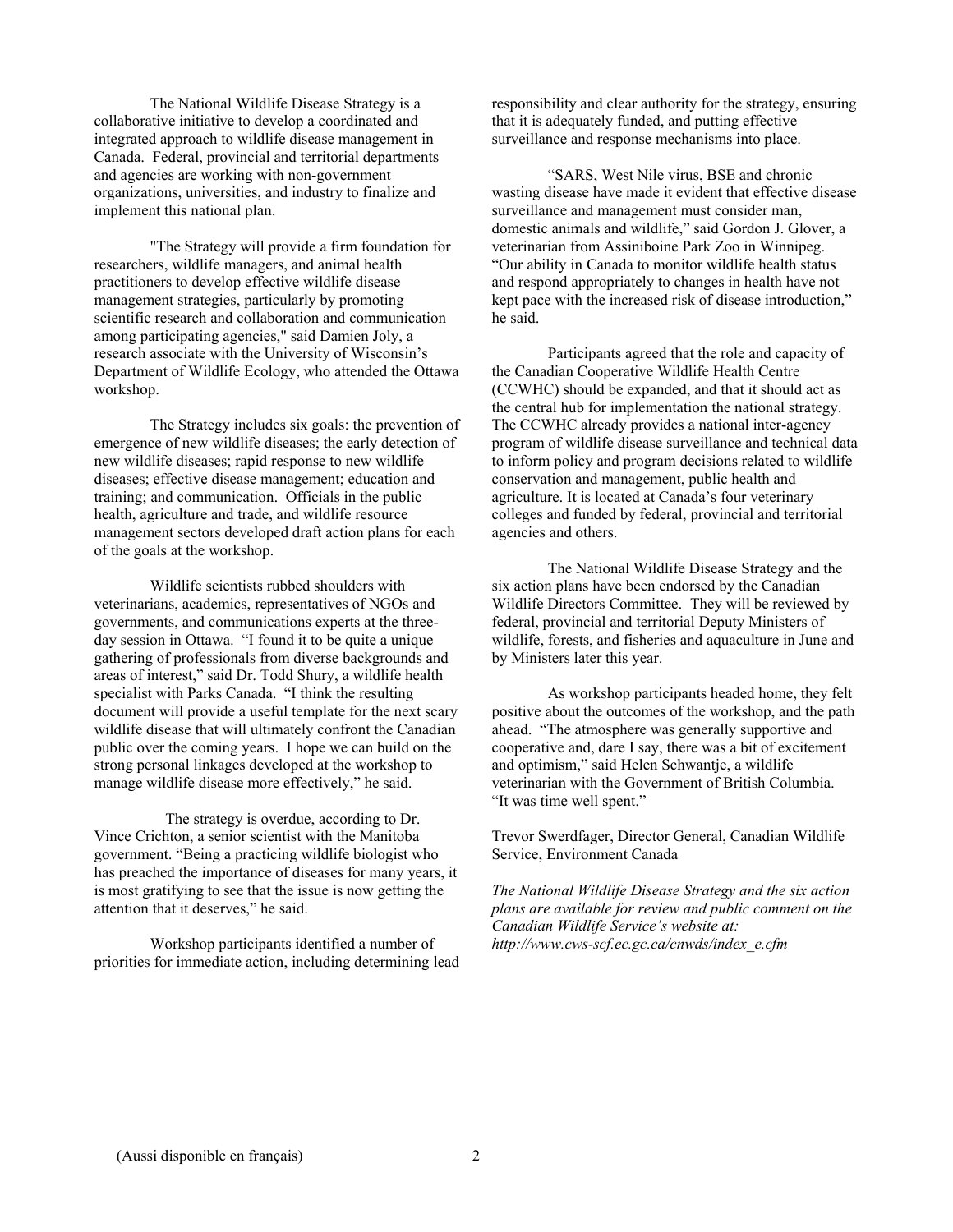## **Report of the Expert Scientific Panel on Chronic Wasting Disease in Canada**

 On June 10-12, 2004, an international panel of scientists met in Saskatoon to review all available information relevant to Chronic Wasting Disease in wildlife in Canada. The Panel's report ( available on line at <http://wildlife.usask.ca>) was released on 4 August and received considerable attention from stakeholders and the media.

 Executive Summary of the Panel's Report:This document represents a summary of discussion, conclusions, and recommendations of an Expert Scientific Panel convened to: 1) provide a synopsis of chronic wasting disease (CWD) in free-living cervids in Canada, 2) evaluate the ecological and socio-economic implications of CWD in Canada, and 3) make recommendations on research and management actions to minimize and mitigate the effects of CWD in cervid species.

 The emergence of chronic wasting disease, a transmissible spongiform encephalopathy potentially affecting mule deer, white-tailed deer and elk, is arguably the most important issue in the management of free-living cervids in North America. The disease has the potential to reduce cervid populations in the long-term, and to create major socio-economic impacts as observed in other areas in North America.

 CWD has been detected in western Canada only recently, first in 1996 in farmed cervids and subsequently in 2000 in free-living cervids in Saskatchewan. Epidemiological investigations and surveillance programs of farmed cervids identified 40 game farms in Saskatchewan and 3 game farms in Alberta with the disease. CWD is thought to have been introduced into farmed cervids in Saskatchewan during the late 1980s by the importation of CWD-infected elk from South Dakota. Management programs to eradicate the disease in farmed cervids appear to have been successful and there are currently no known infected farms in Canada. Environmental contamination of some CWD-infected premises continues to pose a potential threat to wildlife. Of most significance, the presence of CWD in wild deer in some areas is a potential source of infection for farmed cervids and poses a continued threat to the long-term economical viability of cervid farming.

 In Canada, CWD in free-living cervids appears restricted to three relatively distinct geographic foci in Saskatchewan, although surveillance efforts in many areas are inadequate to detect the disease at low prevalence. Hence, the disease may yet be detected in other areas. Intense, risk-based surveillance to determine the distribution of this disease should be a high priority over the next few years. Demonstration of a more widespread

distribution of CWD within Saskatchewan or elsewhere in Canada would affect management responses to this disease. Results over the last two years in the Saskatchewan Landing area, Saskatchewan, indicate CWD is well established in the local mule deer population. In spite of initial attempts to reduce deer densities by increasing hunting harvest, deer densities in most areas of western Canada are more than sufficient to allow CWD to spread and increase in prevalence.

 The range of species that may be infected with CWD is not known with certainty. Information from the USA would indicate all mule deer, white-tailed deer and elk are susceptible to the disease. Infection in moose has been recently confirmed experimentally, but similar data for caribou are not available. CWD does not appear to pose a risk to cattle or bison. The risk to humans appears to be extremely low. Nonetheless, the World Health Organization and other government health agencies recommend that any animals with a TSE disease not be consumed by humans.

 The panel concludes that the emergence of CWD in free-living mule deer and white-tailed deer in Saskatchewan warrants an aggressive regional and national management and research response to prevent further spread of CWD and to control or eliminate the disease in wild cervids. The recent introduction of CWD in Canada, and its restricted distribution, provides Canada with a unique opportunity to manage CWD before it is too late.

 Once established in a population of free-living cervids, control or eradication of CWD is extremely difficult. Preventing establishment of new foci of CWD should be given the highest priority, which entails preventing the movement of CWD-infected cervids and infectious material to new areas. To prevent natural spread from endemic areas, and to reduce potential environmental contamination with infectious prions, severe population reductions of deer, to levels of <1 animal/ $km<sup>2</sup>$  of critical habitat, will likely be required for at least a decade.

 Complete removal of deer in local areas may eliminate focal introductions of CWD. Deer densities that can prevent spread of CWD, and sizes of buffer zones to contain CWD, are largely unknown at this time. Management programs will need to be developed using a research framework, and updated as we learn about this disease.

 Canada is at a critical juncture in its response to CWD in free-living cervids. The Panel recognizes the success of the federal CWD program for game farms and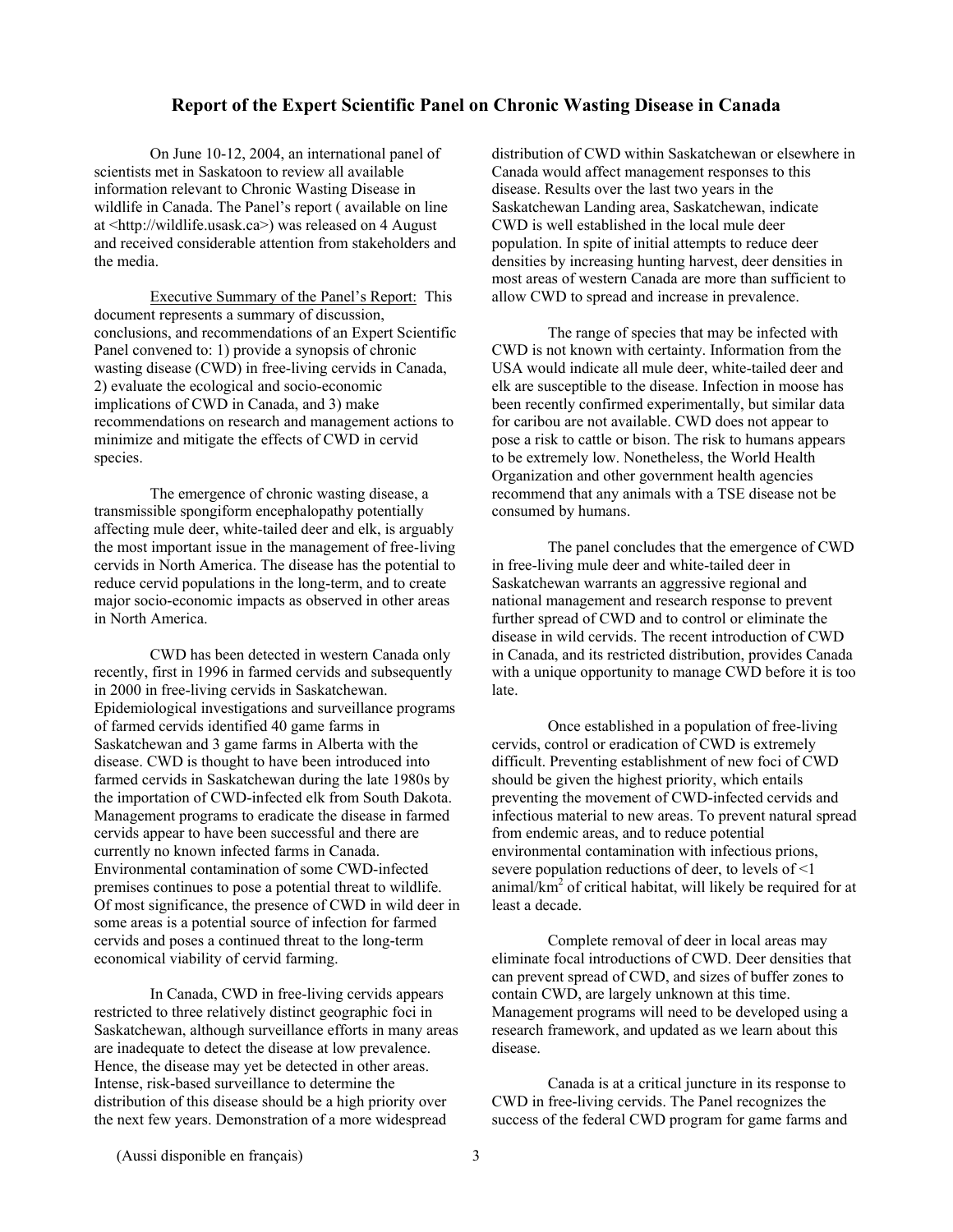envisions a comparable investment in the management of CWD in wildlife. Significant investment in CWD management and research by federal and provincial governments, within a national framework, is required and urgent in order to develop an effective response to this emerging disease.

# **Expert Scientific Panel on Chronic Wasting Disease:**

Dr. Trent Bollinger, CCWHC, SK, Canada

Dr. Peter Caley, CSIRO, Canberra, Australia

Dr. Evelyn Merrill, Univ. of Alberta, AB, Canada

Dr. François Messier, Chair, Univ. of Saskatchewan, SK, Canada

Dr. Michael W. Miller, Colorado Div. of Wildlife, CO, **I**ISA

Dr. Michael D. Samuel, Wisconsin Coop. Wildl. Res.

# **CCWHC - International: Costa Rica**

*[In April 2004, Dr. Maria Forzan, CCWHC-Atlantic Region, traveled to Costa Rica to work with colleagues engaged in establishing a national program of wildlife disease surveillance. A key component of this new program will be use of the CCWHC database and related information technology to manage data that the new surveillance program will generate. Here, Dr. Forzan describes her visit to Costa Rica.]* 

 Last fall 2003, Dr. Mario Baldi contacted the CCWHC asking for help in setting up a wildlife surveillance network in his home country, Costa Rica. Because I am a native Spanish speaker, I became the primary contact between the CCWHC and Dr. Baldi. Although the CCWHC has no resources dedicated to international work, we felt we could help by providing access to the CCWHC database, sharing our experience with disease surveillance programs, and through some training and education. The database access would be established at the Facultad de Medicina Veterinaria of the Universidad Nacional in Costa Rica (UNA). Education initially would be geared towards veterinary students and, later, toward field personnel.

 After several months of discussion and planning, I traveled to Costa Rica in April to meet the surveillance

## **Figure 1. Dr. Juan Alberto documents disease in a Boa**



program team, set up database access, and help give a short course on wildlife diseases and surveillance to the veterinary students at UNA. The course included use of the CCWHC database, and techniques in field necropsy and sample collection. Approximately 35 students registered for the 3-day course. The Veterinary Student Association at UNA, headed by Ana Cecilia and María Pía Martín booked seminar rooms, organized coffee breaks and refreshments, and paid the expenses of the course by collecting a small fee from the attendees.

 The course was given by myself, Dr. Baldi, and the two veterinary pathologists at UNA, Drs.Alexis Berrocal and Juan Alberto Morales. Together with Dr. Carlos Jimenez, a virologist and Dr. Magali Caballero, director of the Veterinary School and the school's bacteriologist, they are very keen on exploring and documenting wildlife diseases in Costa Rica. In past years, they have done as much wildlife disease work as possible, but resources to support this work are very limited.

 During my visit, access to the CCWHC database was successfully set up in the pathology and virology departments of UNA. All those involved in the project were impressed with the capacity of the database for managing records wildlife diseases. Thus, we have made this small contribution to wildlife disease surveillance and management in Coast Rica. However, much more help is needed. Although assistance continues to be sought from many national and international sources, there currently are no resources to support wildlife disease surveillance in the country. A few thousand dollars in annual surveillance operating funds would make a huge difference to wildlife conservation and management, as well as to human and domestic animal health, in Costa Rica. In the meantime, our Costa Rican colleagues will carry on a limited program of wildlife disease surveillance with such resources as they can find. We all hope to maintain and expand the link established between UNA and CCWHC, and look forward to future collaborations. (Maria Forzan, CCWHC - Atlantic Region)

(Aussi disponible en français) 4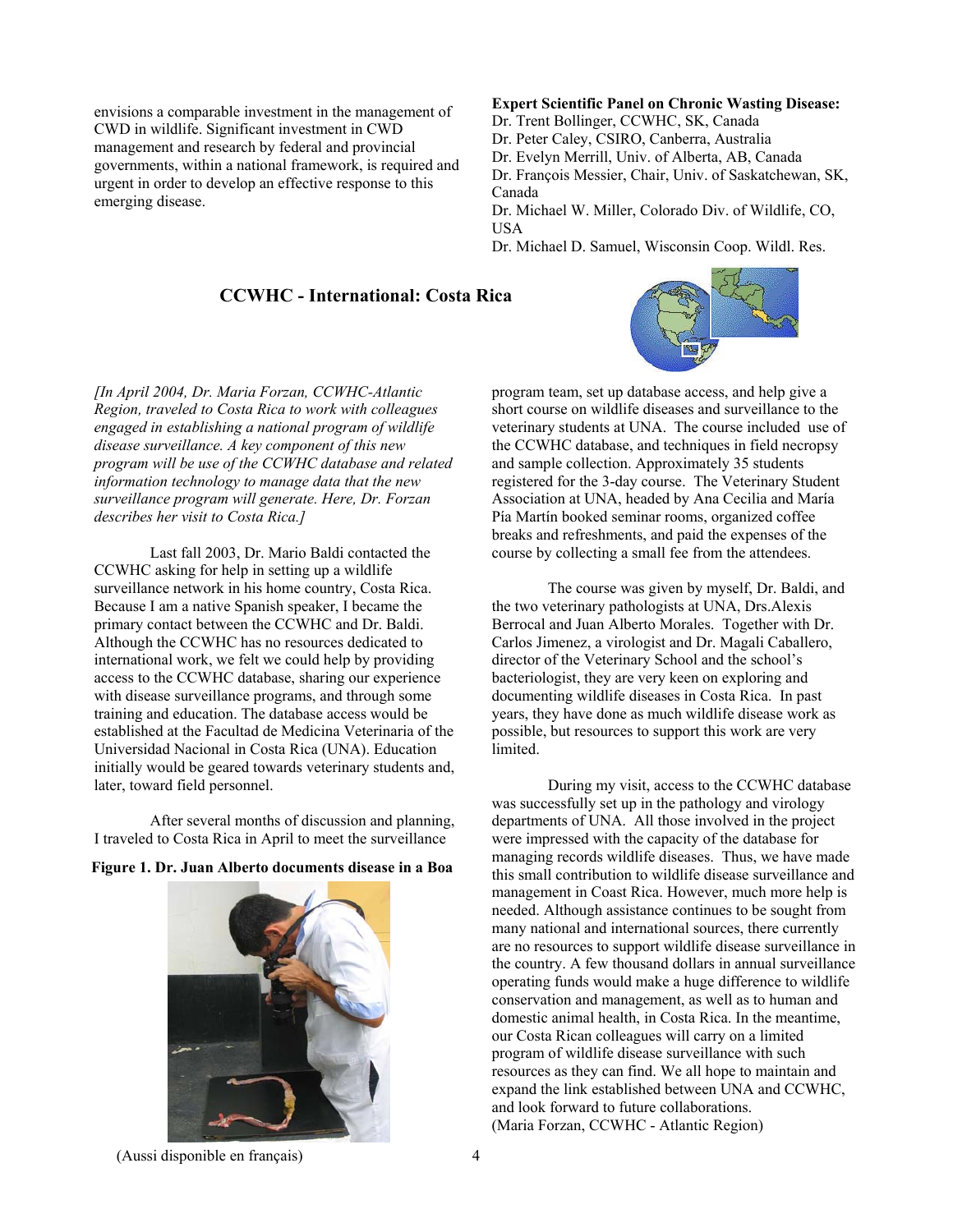

**Figure 2. Dr. Mario Baldi and students at the wildlife short course** 

 **DISEASE UPDATES** 

**Atlantic Region** 

#### **Protozoal infection of the brain in Northern Gannets**

 Of 143 carcasses of Northern Gannets (*Morus bassanus*) examined at the Atlantic Veterinary College (AVC) between 1988 and 2003, six, including three in 2003, were found to have fatal inflammation of their brain (encephalitis). In two of the three 2003 cases, protozoanlike microorganisms also were found in the affected areas of the brain.

 Northern Gannets are strictly marine birds that forage mainly along coastlines of eastern Canada and New England in summer and off the Carolinas and further south in winter. Although the protozoan found the 2003 gannets have not yet been identified, Spalding and coauthors described encephalitis associated with the protozoan *Sarcocystis* sp. in a Northern Gannet from



Florida (2002, Journal of Wildlife Diseases 38:432-437). Various species of this parasite are commonly found in wildlife and domestic animals. They cycle between herbivorous intermediate hosts (typically found as cysts in muscle) and carnivorous final hosts (typically as coccidia in the intestine). The *Sarcocystis* found in the Florida gannet was closely related, if not identical, to a *Sarcocystis* species for which the definitive host is the Virginia Opossum (*Didelphis virginiana*). Spalding and coauthros suggested that, because the normal life cycle of the opossum *Sarcocystis* is land-based, discharge of waste water from the human environment into coastal habitat could have need the a source of infection.

 Encephalitis associated with *Sarcocystis* and with another protozoan with a similar life cycle, *Toxoplasma gondii,* also has been described in Sea Otters (*Enhydra*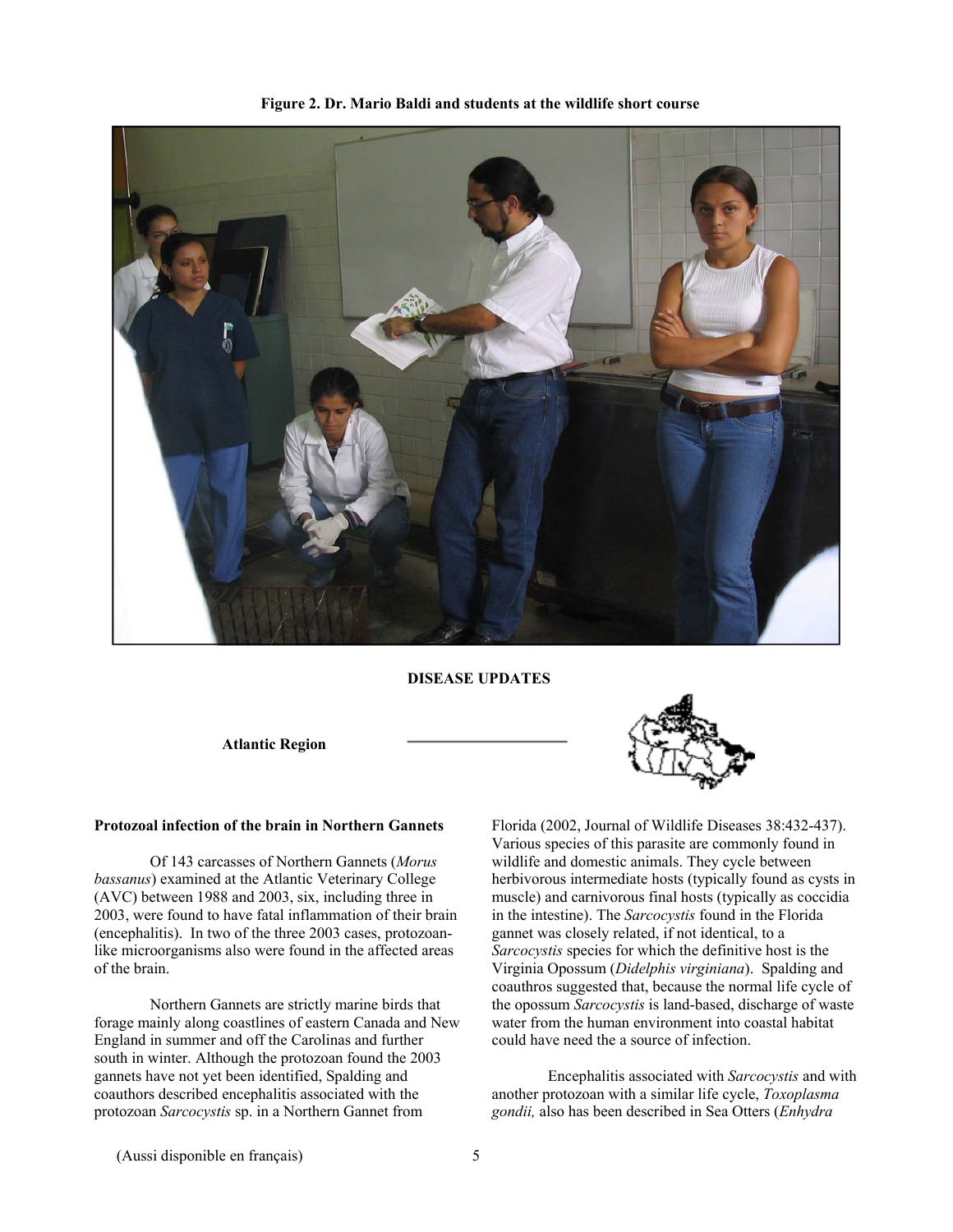*lutris nereis*) along the coast of California (Kreuder et al., 2003, Journal of Wildlife Diseases 39:495-509), and Harbour seals (*Phoca vitulina richardsi*) along the coasts of California, Oregon and Washington have been found with encephalitis caused by *Sarcocystis* (Lapointe et al., 1998, Journal of Parasitology 84:1184-1189). In these instances, coastal freshwater runoff or municipal sewage discharge were suspected to be the sources of infection. (Pierre-Yves Daoust, CCWHC regional centre)

#### **Capture Myopathy in River Otters Associated with Transmitter Implantation and High Concentrations of Mercury in Tissues.**

 During a life-history study of River Otters (*Lutra canadensis*) in southwestern Nova Scotia, wild otters were caught in live-traps and retrieved within 24 hours. Intraabdominal radio-transmitters were implanted in these animals under anaesthesia and aseptic conditions, and the otters were released back into their habitat. Two of these otters died within 24 hours after surgery and the cause of death was massive muscle damage, a phenomenon called "capture" or "exertional" myopathy. This diagnosis was based on post mortem examinations that revealed brownish urine (2 animals), very high muscle enzymes in serum (1 animal tested), which indicate leakage from damaged muscle cells, and microscopic evidence of damage to skeletal and heart muscle (1 animal). We think that the stress of capture, handling and anaesthesia was severe enough to result in strong muscle contractions that were sustained for a long enough time to damage the otters' muscle cells. This pathological process has been known for many years to occur in wild herbivores subjected to capture and restraint, and it now is being recognized in a much wider variety of animal species, including otters (Hartup et al. 1999. Journal of Wildlife Diseases 35:542-547).

 Fish-eating animals in southwestern Nova Scotia may have the highest burden of total mercury in North America (Klenavic 2004. MSc Thesis, Trent University). These two otters had total mercury levels that were higher (10.2 parts per million [ppm] and 25.0 ppm, respectively) than the highest levels recorded previously (mean, 3.80 ppm; range, 0.84-6.88 ppm) (all values on a wet weight basis). In environments with high levels of total mercury, selenium is known to accumulate together with mercury in body tissues as inert chemical complexes. Selenium itself is important in metabolic processes that protect animals against the kind of tissue damage that occurs during capture myopathy. Thus, it is perhaps pertinent to wonder whether accumulation of mercury in large amounts, as had occurred in these otters, may also interfere with the normal function of selenium and thus make animals more susceptible to capture myopathy.

(Tommy O'Brien and Tim O'Brien, Tri-County Veterinary Clinic, Nova Scotia; P-Y Daoust, CCWHC regional centre)

#### **Primary Brain Tumors in Two Free-ranging Cervids**

 Case 1 - White-Tailed Deer: On February 22, 2002, the Department of Natural Resources and Energy office in Blackville, New Brunswick was called to investigate a healthy looking wild White-tailed Deer (*Odocoileus virginianus*) which was circling and running into bushes, behaviour it had been exhibiting for about a week. The deer was killed humanely and examined. A pale grey mass of tissue was found in brain, and was identified as a brain tumor, and, more specifically, as an oligodendroglioma.

 Case 2 - Moose: An adult female Moose (*Alces alces*) was observed unalert and dragging its hind leg through the snow on February 14, 2004 in western Newfoundland. The animal was killed humanely by the investigating conservation officer from the Newfoundland Wildlife Division and its head was sent to the Animal Health Division, St. John's, for examination. An oval mass of tissue was found in the brain. The mass was determined to be a brain tumor, classified as an astrocytoma.

#### **Figure 3. Brain Tumour (Astrocytoma) in Moose (Case 2)**



 Brain tumors have been reported a few times in free-ranging cervids, including white-tailed deer and elk (*Cervus elaphus*). However, the literature is sparse with respect to neoplasms in wild moose, and, to our knowledge, this is the first report of a primary brain tumor identified in this species. Case 1 here also appears to be the first oligodendroglioma reported in this White-tailed Deer..

 Many times, cervids exhibiting abnormal gait or other behaviour are not submitted for necropsy because they are assumed to be suffering from traumatic injuries or parasitic diseases (e.g. *Parelaphostrongylus* or *Elaphostronglylus* - "brainworm"). The identification of two previously unreported brain tumors as the cause of the neurological problems in this moose and white-tailed deer highlights the value of a complete post mortem examination to provide accurate diagnoses, adding to our understanding of wildlife diseases.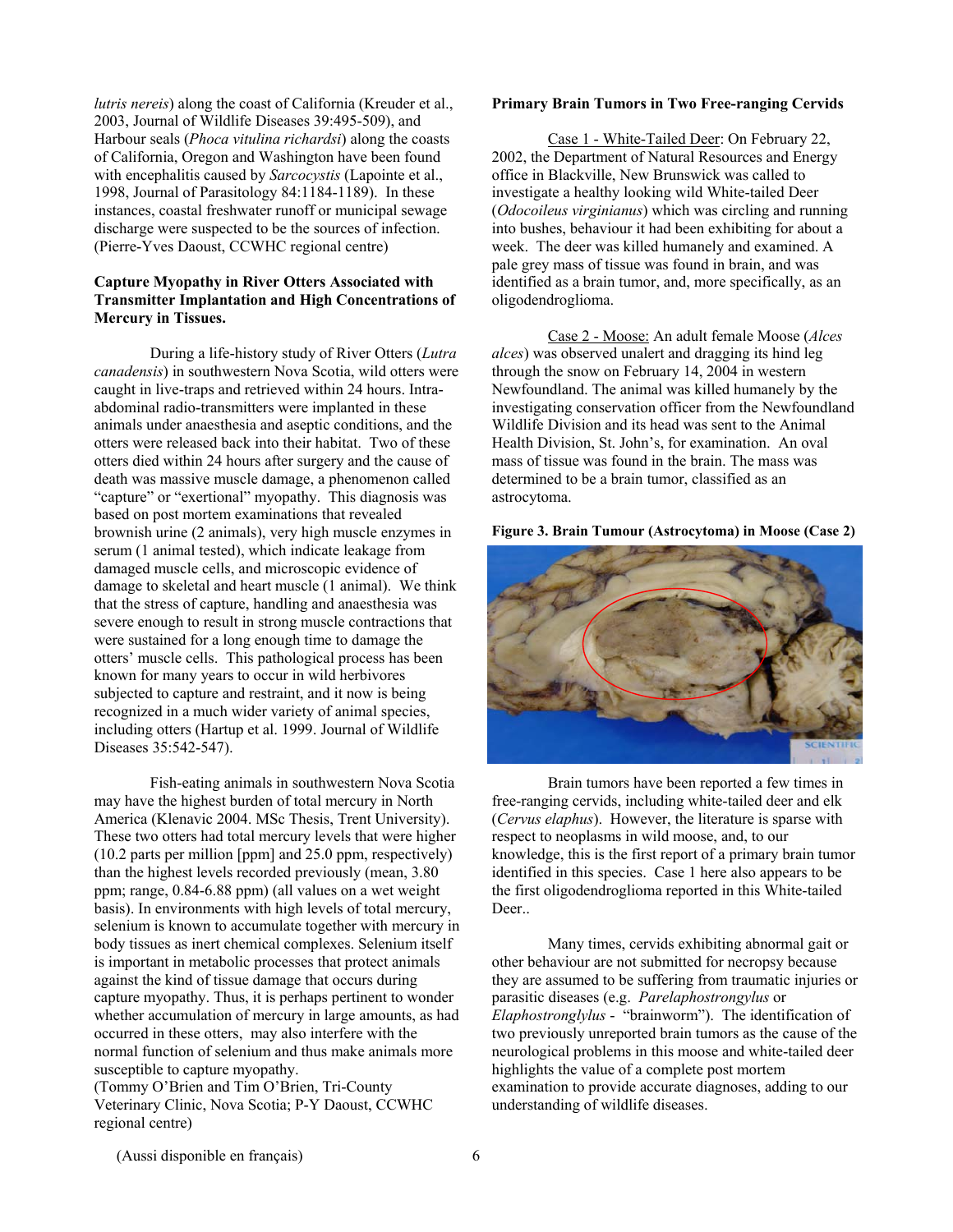(S. McBurney, CCWHC Atlantic Region; J. Goltz, Provincial Veterinary Laboratory, Fredericton, New Brunswick; and H. Whitney, Animal Health Division, Newfoundland Department of Forest Resources and Agrifoods)

#### **Kidney Failure in Snowshoe Hares - More Specimens Needed**

 In the past two years, three Snowshoe Hares (*Lepus americanus*) dead from acute kidney failure have been examined, one each from St. Esprit, Cape Breton, NS; Loon Lake, Central NS; and Fortune, Eastern PEI. All three hares were in good body condition, and, in each animal there widespread destruction of kidney tissue, classified microscopically as acute tubular necrosis (ATN).

 ATN typically is caused by failure of blood supply, as from blood clots in vessels, or one of several poisons. In none of these cases could the cause of ATN be determined In fact, ATN is rarely seen in wild animals. To identify it in three snowshoe hares from three different regions of the Maritime provinces over a relatively short time period demands further investigation as to the cause. We therefore encourage the submission all Snowshoe Hares found dead and in a reasonably fresh state.

 (S. McBurney, A. Ferraro, PY. Daoust, CCWHC, Atlantic Region; and L. Ferns, Department of Agriculture and Fisheries, Truro, NS)

**Quebec Region** 

## **MARINE MAMMALS EMERGENCY NETWORK - ST. LAWRENCE RIVER**

 A new Marine Mammal Emergency Network, that includes governmental agencies and Quebec private groups working with marine mammals, was established last spring. The mandate of this network is to organize, coordinate, and implement strategies to reduce accidental mortality of marine mammals, to rescue distressed animals, and to examine dead animals. The members of the network are Biodôme de Montréal, Fisheries and Oceans Canada, Parks Canada, Parc Aquarium du Québec, Groupe de recherche et d'éducation sur les mammifères marins, Station de recherche des îles Mingan, Bas Saint-Laurent Marine Mammal Ecowatch Network, and Institut national d'écotoxicologie du Saint-Laurent. The Quebec Regional Centre of the CCWHC offers veterinary expertise to this network. This network will improve surveillance efforts related to mortality and morbidity in marine mammals of the St. Lawrence estuary. For more information, or to report a marine mammal dead or in difficulty, please contact *Urgences mammifères marins* (1-877-722-5346). (Stéphane Lair - CQSAS / CCWHC Quebec Region)

## **ST. LAWRENCE BELUGA HEALTH SURVEILLANCE PROGRAM: 2003**

 In 2003, we examined eight belugas found stranded on the shores of the St. Lawrence Estuary. Two were new born animals found at the end of July. Since there were no pathologic conditions that could explain these strandings, it is assumed that these two calves died after having been abandoned by their mothers (inexperienced mothers, calves too weak to follow, etc.).

 Traumatic lesions were observed in two adult belugas and probably were responsible for these strandings. A seventeen-year-old-male had an open fracture of the upper jaw while a seventeen-year-oldfemale had seven fractured ribs which had caused multiples perforations of the lungs. This female, found stranded in October, was actively lactating, indicating that she had given birth during the summer. Her calf also would have died after the death of its mother. While it is not possible to determine the exact cause of the fractures observed in these two animals, collisions with boats are the most probable explanations, emphasizing that marine traffic may have an important impact on this cetacean population.

 Two animals died of bacterial infections. An adult male found in August had severe pneumonia associated with *Edwardsiella tarda*. The bacterium present in several organs, indicating a multi-system infection (septicemia). A 23-year-old pregnant female found stranded in June had a debilitating and fatal bacterial infection in the third thoracic vertebral bone (osteomyelitis). A cancerous tumor also was found in this female. Microscopic examination of the lungs revealed a mass of cancerous cells, indicating that a cancer elsewhere in the body had spread to the lungs. The location of the original cancer was not found.

 The beluga surveillance program is made possible by contributions from Fisheries and Oceans Canada, Parc marin du Saguenay Saint-Laurent, Groupe de recherche et d'éducation sur les mammifères marins, and Institut d'écotoxicologie du St-Laurent. (Stéphane Lair - CQSAS / CCWHC Quebec Region).

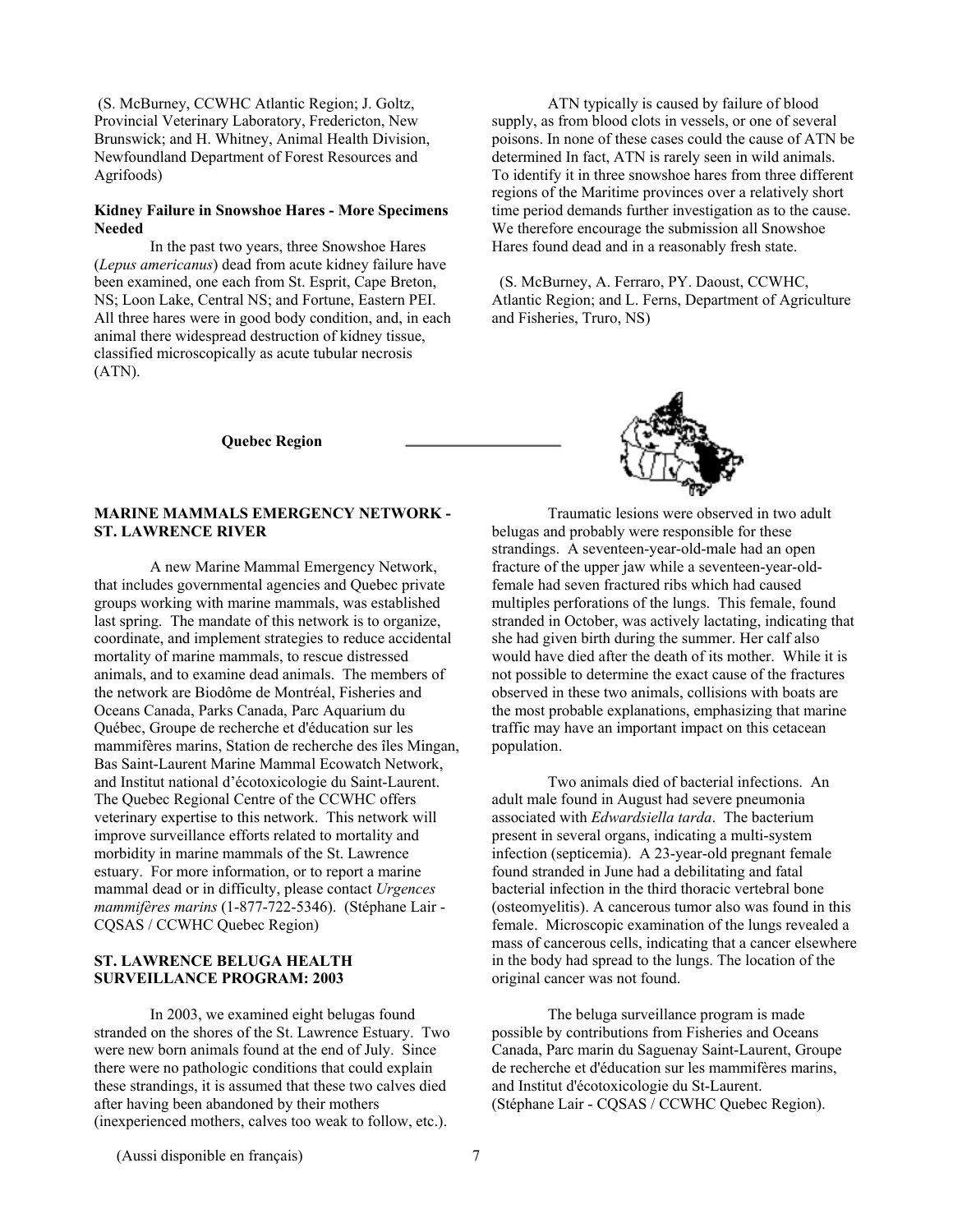#### **Ontario Region**



#### **Reovirus in Crows - An Emerging Disease ?**

 In January and February 2004, American Crows were found dead at a roost at the Pittock Conservation Area in Woodstock in southwestern Ontario. Dead crows from this roost were submitted to the Canadian Cooperative Wildlife Health Centre (CCWHC) at the University of Guelph by staff of the Oxford County Board of Health, the Upper Thames Region Conservation Authority and the Brantford Society for the Prevention of Cruelty to Animals. In all, 22 birds were examined by the CCWHC.

 The majority of birds were in good nutritional condition and about half of them had striking evidence of disease. Hemorrhage and inflammation of the intestines was the most common abnormality noted, and often was accompanied by inflammation and necrosis in the spleen. These findings suggested bacterial or viral infection.

 No significant bacteria were isolated from the crows. Several of the birds were tested for West Nile virus and all were negative. Birds with severe lesions were tested for highly pathogenic avian influenza virus and were negative. Autopsy results have given no indication of poisoning. Some birds were tested for exposure to avitrol, a common bird-dispersing agent, with negative results. Lethal consumption of road salt was ruled out and the autopsy findings did not suggest either rodenticide poisoning or antifreeze consumption.

 However, tests for possible virus infection revealed reovirus infection in cell multiple organs (liver, spleen, kidney and intestine) in 4 out of 7 birds tested. At this time, it is not known with certainty that this virus is responsible for the lesions and deaths observed in these crows. However, evidence is accumulating to suggest that it may well have been the cause. Recently, scientists at the National Wildlife Health Centre (NWHC), USGS, Madison, WI have identified reovirus as the cause of death in American Crows at several locations from east to west across the United States, beginning in 2000. Autopsy findings have been similar to those described here for the Ontario outbreak (USGS-NWHC unpublished data; Carol Meteyer, NWHC, pers.comm.). Work now is underway at the NWHC to fully characterize the reoviruses isolated from these dead crows. We can anticipate that this work will result in better diagnostic tools with which to determine the significance of this newly-discovered pathogen.

D. Campbell, I.K. Barker, G. Wobeser, CCWHC; D. Ojkic, Animal Health Laboratory, University of Guelph

**Figure 4. Hemorrhage and Inflammation of the Intestines of an American Crow infected with reovirus** 



**Electrocution of aquatic animals due to malfunction of a submerged pump** 

 Investigators from the Ontario Ministry of the Environment were called out to investigate a mortality event in a small stream in south-central Ontario. A number of fish of a variety of species, 1 toad, 3 green frogs, 1 painted turtle and 1 snapping turtle all were found dead within a 10 metre radius of a submerged irrigation pump which ran intermittently. The pump was located in a pool in a small stream which contained both pools and moving water, and which fed into a larger river.

 The majority of the dead animals were collected and submitted to the CCWHC for autopsy. The snapping turtle was a large, mature adult weighing approximately 14 kg. All of the animals were in adequate nutritional condition, with no evidence of disease.

 An electrician examined the pump and detected 14 volts of electricity leaking from the system. It was concluded that electric current leaking from the pump either killed the animals outright or stunned them sufficiently that they drowned while unconscious.

 Electrocution in water is a relatively common hazard to people working in water around electrical equipment, such as dock lights. The diagnosis is difficult to make, as there are rarely any characteristic lesions, such as the thermal burns seen in dry electrocution events. Rather, as in this case, a diagnosis is made through ruling out other possible causes of death, and by identifying a source of electrical current to which the victims might reasonably have been exposed. Greg Athron, Ontario Ministry of the Environment; D. Campbell, CCWHC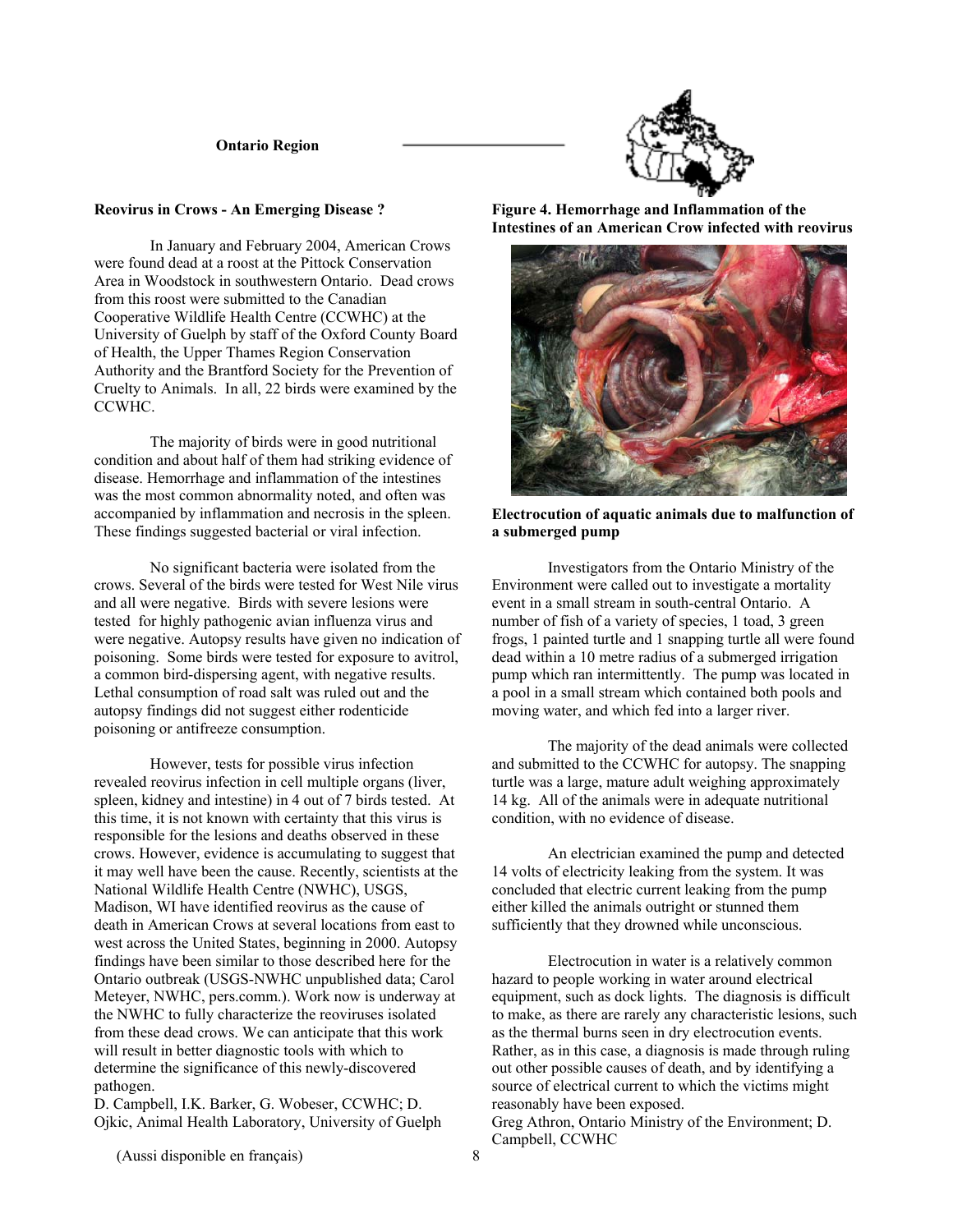**Western/Northern Region** 



#### **Knotted Tree Squirrels**

 In May 2003, Gary Hoium, a veterinarian in Weyburn Saskatchewan, was called to a senior citizens' residence to investigate four squirrels joined together by their tails. He succeeded in capturing, anaesthetizing, examining and disentangling these animals. The squirrels were nearly-grown juvenile Eastern Fox Squirrels. Their tails were entangled and knotted together in complete "half-hitch" knots. Dried, crusted faecal matter and debris covered and reinforced the knots. Once separated, the tails appeared to have dislocated, or possibly fractured, vertebral bones, and thus to have suffered some permanent damage. After treatment, these four squirrels were released at the location where they had been captured. Subsequent discussion of this seemingly unusual case of knotted tails with several wildlife veterinarians revealed that knotted, tangled tails are surprisingly common in Eastern Grey Squirrels throughout their range. This probably applies to fox squirrels as well, since the ranges of these two look-alike species overlap considerably. Staff at the Calgary Zoo treated 6 groups of entangled grey squirrels over a six year period: 3 knots of four-squirrels each, 2 of five squirrels, and 1 of six squirrels. In several cases, the tails were severely damaged and required amputation. Numerous Internet web sites also document this phenomenon and provide instructions for disentangling the affected squirrels. A similar phenomenon is widely reported in young Norway Rats.

 All sources appear to agree on how these entanglements occur. Sticky material of some kind, such as tree sap, weeping wound exudate or diarrhea, is thought to cause an initial adhesion among tails. Movement of young squirrels around each other inside their nest knots the tails around these initial contact points. Struggling squirrels then pull the knots ever tighter.

The Weyburn case was first reported in the September 2004 issue of *Blue Jay*. The photograph shows 8 grey squirrels with knotted tails found dead near Toronto and examined by Doug Campbell, CCWHC- Ontario Region.



**Figure 5. Eight grey squirrels with knotted tails found dead in Ontario**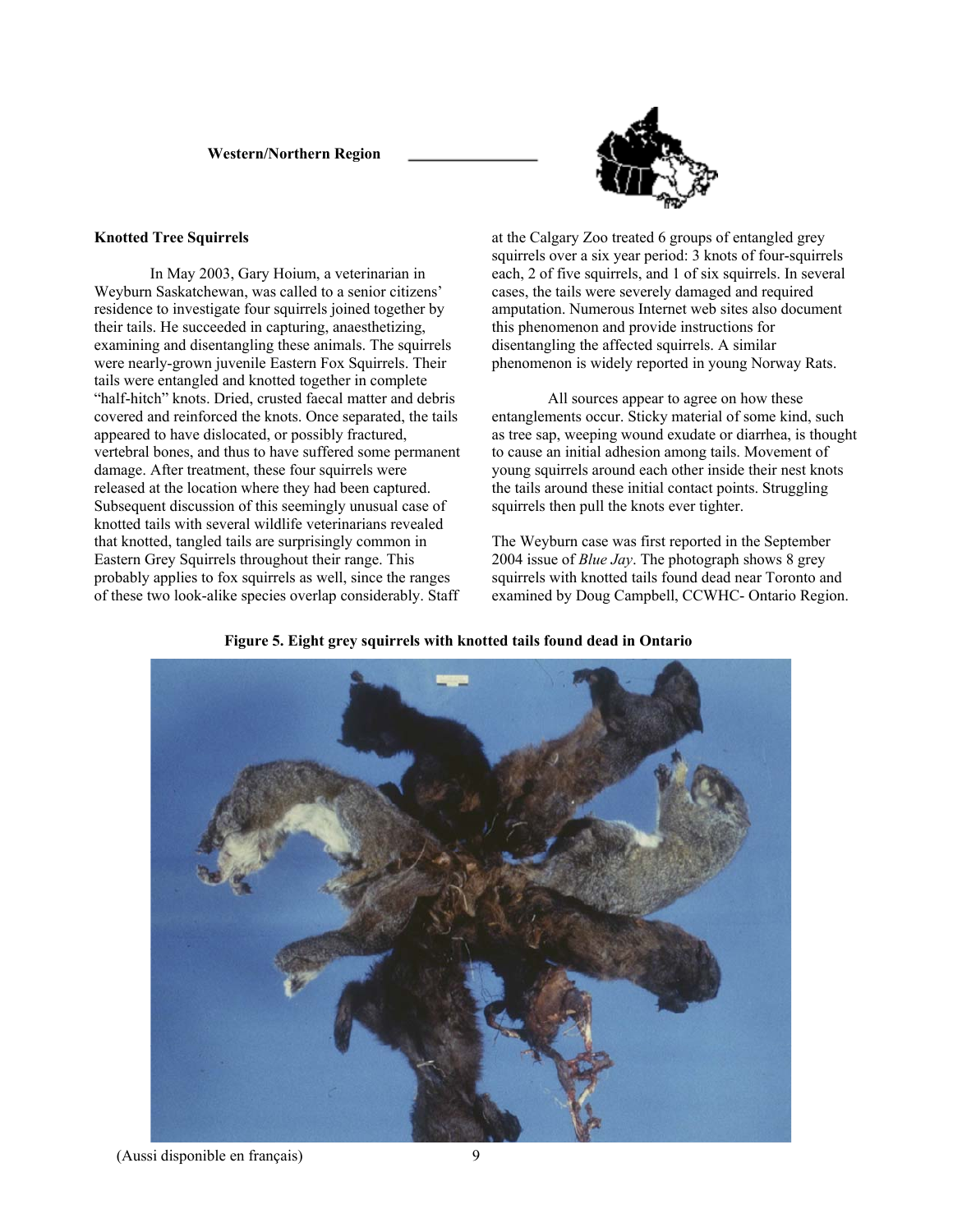#### **Antifreeze poisoning in raccoons**

During the first half of 2004, we diagnosed ethylene glycol (automobile antifreeze) poisoning in two raccoons found dead in abandoned farm buildings. The source of the antifreeze ingested by these animals was not determined. Ethylene glycol is highly toxic to animals and is a relatively common cause of poisoning in dogs and cats. Toxic doses can be as little as a few milliliters per kilogram of body weight. Animals typically die of kidney failure, but clinical signs can include tremors and seizures, and thus antifreeze poisoning can be confused with rabies or distemper. The diagnosis of antifreeze poisoning is made by identifying chemical crystals produced by metabolism of the ethylene glycol by microscopic examination of the kidneys. Spilled or improperly stored antifreeze is attractive and readily ingested by animals; it represents a hazard to wildlife as well as to pets and young children. (Trent Bollinger, CCWHC Western and Northern Region).

#### **Lead Poisoning in Bald Eagles**

Use of lead shot to hunt waterfowl was banned in the United States because it resulted in poisoning of Bald

Eagles when these birds fed on waterfowl carrying lead pellets in their flesh. Subsequently, lead shot was banned for waterfowl hunting in Canada. Nonetheless, eagles in western Canada continue to be exposed to toxic quantities of lead, and, in some cases, the source of lead is consumption of lead shot. On November 22, 2003 an adult male Bald Eagle was found dead near Outlook, SK. The bird was in good nutritional condition but its gizzard contained 21 lead pellets and 1 steel pellet, all of a size most frequently used for waterfowl. This eagle died of sudden, acute lead poisoning associated with rapid ingestion of a large amount of lead in an area in which there is heavy waterfowl hunting. The most likely source of the lead pellets that killed this bird is waterfowl killed or crippled with lead shot. A second adult female Bald Eagle was found dead near Yorkton, SK, December 19, 2003. This eagle was emaciated. Lead levels in its tissues were sufficiently high to indicate that it died of long-term, chronic lead toxicity. The source of lead in this case could not be determined, as is usually the situation with chronic poisoning. However, lead shot is the most likely source of lead in this case also; the bird was found dead shortly after the hunting season. (Trent Bollinger, CCWHC Western and Northern Region).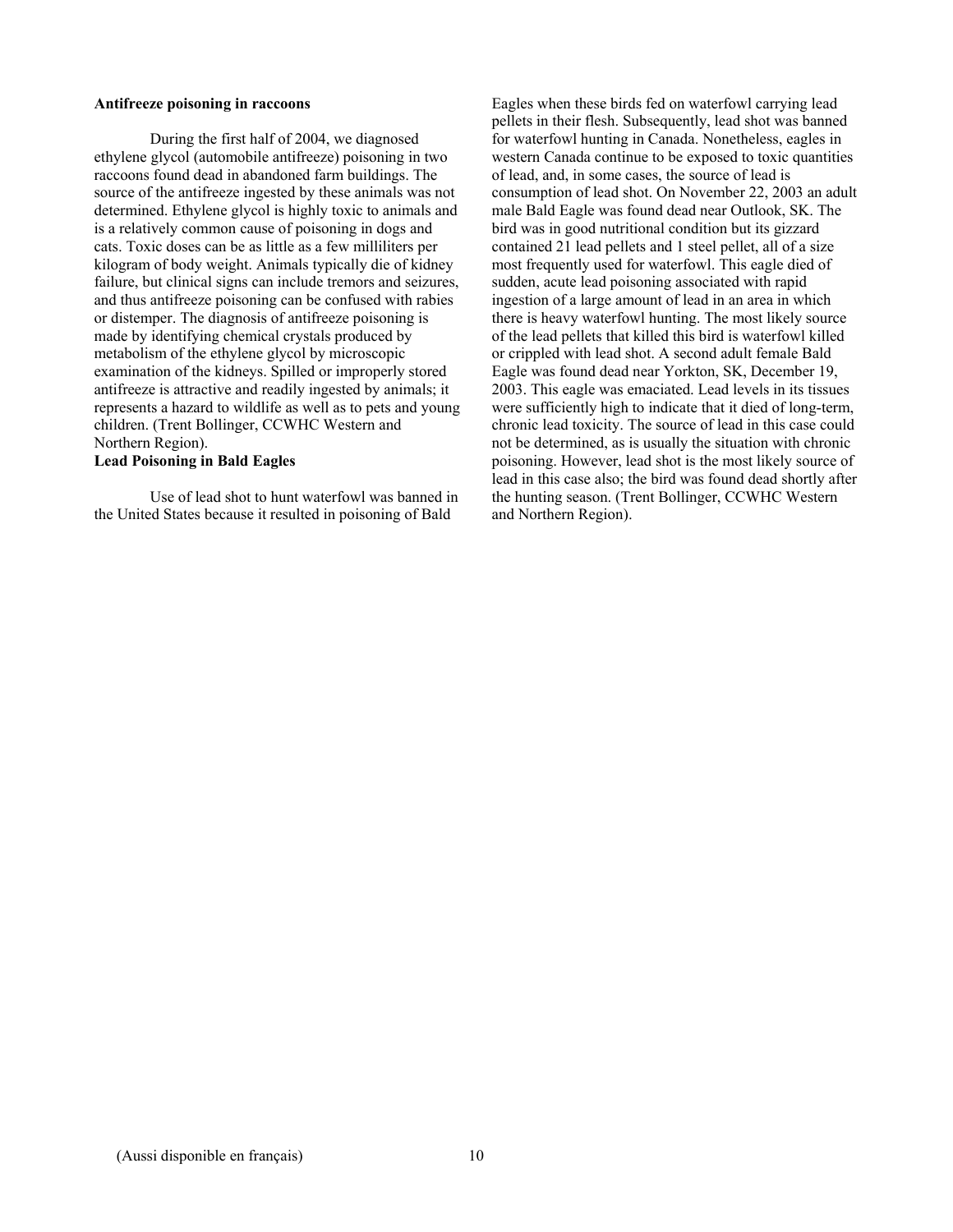**The Canadian Cooperative Wildlife Health Centre was established and is supported by: Federal, Provincial and Territorial governments, the Max Bell Foundation; the Canadian Wildlife Federation; Ducks Unlimited Canada; Syngenta Crop Protection Canada Inc.**

,,,,,,,,,,,,,, **This newsletter is published twice annually by the CCWHC. Contents may be used without permission; please acknowledge the Canadian Cooperative Wildlife Health Centre Newsletter. Material in this newsletter has not been peer-reviewed and therefore should not be cited in the scientific literature. For further information, contact the nearest Regional Centre listed below.** 

Headquarters Office: Mathology Mathology Atlantic Region: Atlantic Region: Ontario Region: Ontario Region: Ontario Region: ONC, Pathology CONC, Pathology CONC, Pathology CONC, Pathology CONC, Pathology CONC, Pathology CONC Veterinary Pathology, WCVM  $\,$ AVC, Vet. Pathology  $\,$ OVC, Pathology OVC, Pathobiology University of Saskatchewan University of Saskatchewan University of Prince Edward Island University of Guelph 52 Campus Drive Guelph, ON, N1G2W1<br>
550 University Avenue Guelph, ON, N1G2W1<br>
550 University Avenue Guelph, ON, N1G2W1<br>
Charlottetown, PEI, C1A4P3 (519) 823-8800 Saskatoon, SK, S7N5B4 (306) 966-5099 Charlottetown, PEI, C1A4P3 (519) 823-8800<br>
National Information Line: 1-800-567-2033 (902) 566-0667 or -0959 ext. 4616 or 4556 National Information Line: 1-800-567-2033

Department de Pathologie Veterinary Pathology, WCVM **http:/wildlife1.usask.ca** 

University of Prince Edward Island

 Quebec Region: Western/Northern Region: FMV, Université de Montréal University of Saskatchewan C.P. 5000 52 Campus Drive<br>3200 rue Sicotte Saskatoon SK S7 Sainte-Hyacinthe, PQ, J2S7C6 (514) 773-8521, ext. 8347/8307

Saskatoon, SK, S7N5B4<br>(306) 966-5099

# **RECENT BACK-ISSUES**

**Vol 8-1** a) News b) Radio-telemetry for detecting and understanding disease - Update on West Nile Virus in North America *Disease Updates: Atlantic* - French heartworm in red fox and domestic dogs in Newfoundland - Raccoon rabies reachew New Brunswick - Neurological disease in moose in Nova Scotia - *Quebec* - Brain abscesses in white-tailed deer - *Ontario* - Suspected predation by ravens on nesting painted turtles - *W/N* - Marine mammals in British Columbia - Chronic wasting disease in free-ranging mule deer in Saskatchewan

**Vol 8-2** a) News b) Research Group for Arctic Parasitology (RGAP): Heading North with CCWHC. Enhanced passive surveillance for West Nile Virus infection in wild birds in Canada - 2001. *Disease Updates: Atlantic* - Barbiturate poisoning in a bald eagle - Newcastle disease in pigeons, PEI - Avian tuberculosis in a thick-billed murre - Lyme Disease in Newfoundland; *Quebec* - Type C botulism outbreak on the shore of the St. Lawrence; - *Ontario* - Suspected cyanide poisoning in birds - Ethylene glycol - zinc phosphide - Type E botulism, Lake Erie - Parvovirus in raccoons - Canine distemper virus in mustelids; *W/N Region* - Newcastle disease and avian cholera in cormorants without epidemic mortality - polioencephalomalacia in wild ungulates

**Vol 9-1** a) News b)West Nile Virus 2002 *Disease Updates*: *Atlantic* **-** Brain disease in Newfoundland moose - Insecticide poisoning in birds - Injury caused by a snare; *Quebec* - Raccoon distemper in Montreal - 2001 Epidemic mortality of common carp in the St. Lawrence River; *Ontario* - Type E botulism in fish eating birds - Winter songbird deaths due to salmonellosis - Late spring deaths of purple martins - Collision of songbirds with a tower; *W/N* - Range extension for Chronic Wasting Disease - Lead poisoning in trumpeter swans - High moose mortality from Winter Tick - Avian Cholera in Double-crested Cormorants - *Bartonella* in Ground Squirrels in Saskatchewan; *TECHNICAL BULLETIN - Drug Residues in Wild meat - Addressing a Public Health Concern* (enclosure).

**Vol 9-2** Type E Botulism in Fish-Eating Birds on Lake Huron and Lake Erie 1998-2003 - Chronic Wasting Disease in free-ranging Cervids in Western Canada. *Disease Updates*: *Atlantic* - Esophageal Lesions in Crows - Surplus Killing of Roseate Terns and Common Terns by a Mink; *Quebec* - West Nile Virus (WNV) Infection in Quebec Raptors: 2003 Season; *Ontario* - Mortality in Great Black-Backed Gulls near Presqu'ile - Type E Botulism Update - West Nile Virus Update - Adenovirus Encephalitis in a Wild Fox; *Western/Northern* - Newcastle Disease Virus in Double-crested Cormorants in Alberta in 2003 - West Nile Virus and Sage Grouse - The Research Group for Arctic Parasitology (RGAP), November 2003 - Death of a Grizzly Bear caused by Capture and Handling in West-central Alberta. *Announcement -*  Diagnosing Disease in Wild Animals, February 25-27, 2004, Saskatoon, SK